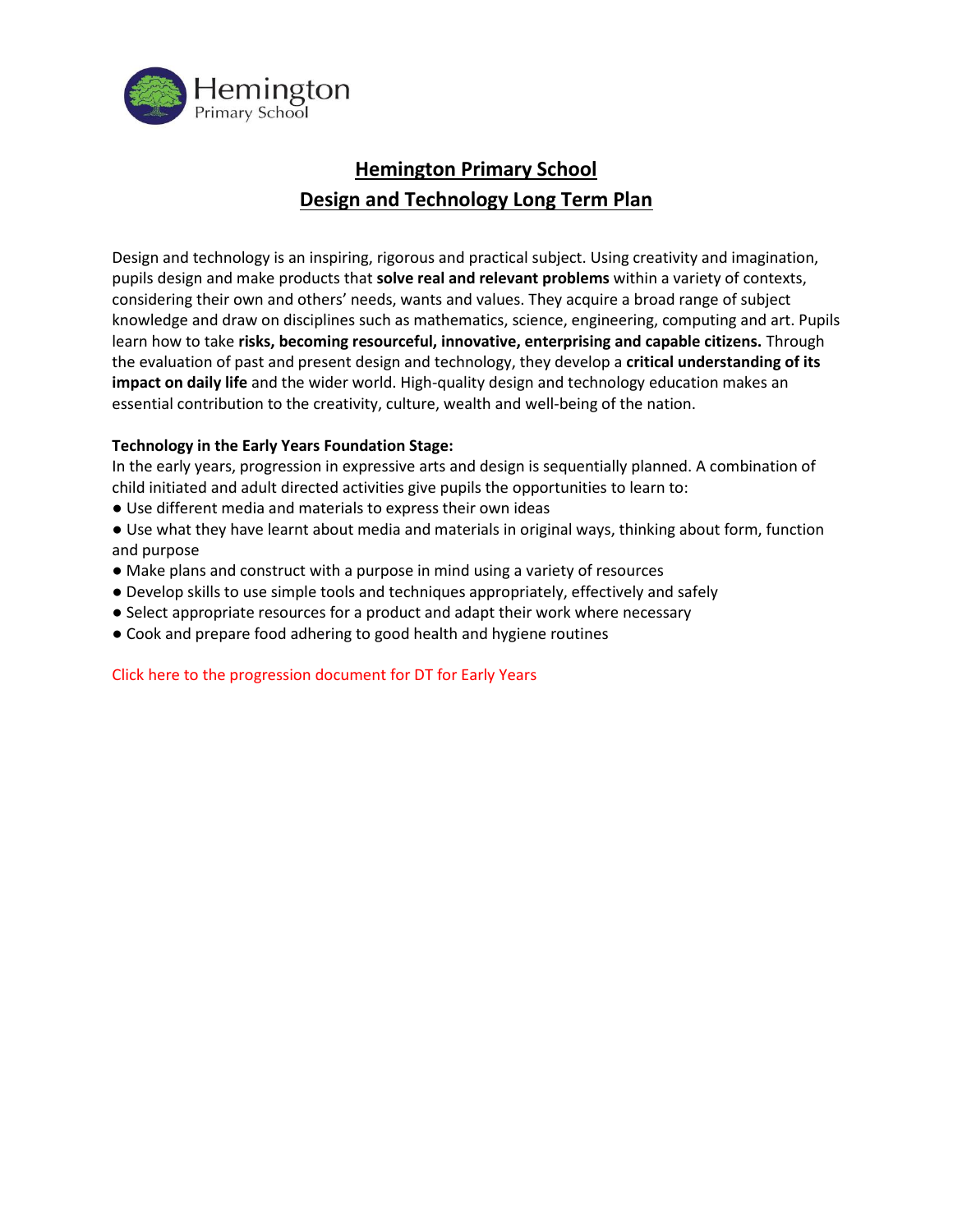

# **Hemington School Design and Technology 2022-23**

| Year A            | <b>Nightingale Infant Class</b>                                                                                                 | <b>Brunel Junior Class</b>                                                                                 |
|-------------------|---------------------------------------------------------------------------------------------------------------------------------|------------------------------------------------------------------------------------------------------------|
| Term 1            | <b>Cooking and Nutrition</b><br>Healthy Eating; Healthy Lunch box. Look at<br>the "eatwell plate" and a balanced diet -         | <b>Cooking and Nutrition</b><br>Bread - Investigating, making and evaluating<br>different types of bread.  |
|                   | make healthy foods for a lunchbox. e.g. pitta<br>pockets, pasta, crudites.                                                      |                                                                                                            |
| Term <sub>2</sub> | Practical Techniques; Technical Knowledge                                                                                       |                                                                                                            |
|                   | Fire Engines - Investigate axles and wheels.<br>Design, make and evaluate a fire engine.                                        |                                                                                                            |
| Term <sub>3</sub> | <b>Materials and Textiles</b>                                                                                                   | Practical Techniques; Technical Knowledge                                                                  |
|                   | Puppets - Looking at features of puppets,<br>develop and practise sewing skills and follow<br>a design to make a finger puppet. | Mini Greenhouses - investigating stable<br>structures and materials. Design and make a<br>mini greenhouse. |
| Term 4            |                                                                                                                                 |                                                                                                            |
| Term <sub>5</sub> |                                                                                                                                 | <b>Materials and Textiles</b>                                                                              |
|                   |                                                                                                                                 | Purses - investigate, design and sew a fabric<br>purse.                                                    |
| Term <sub>6</sub> |                                                                                                                                 |                                                                                                            |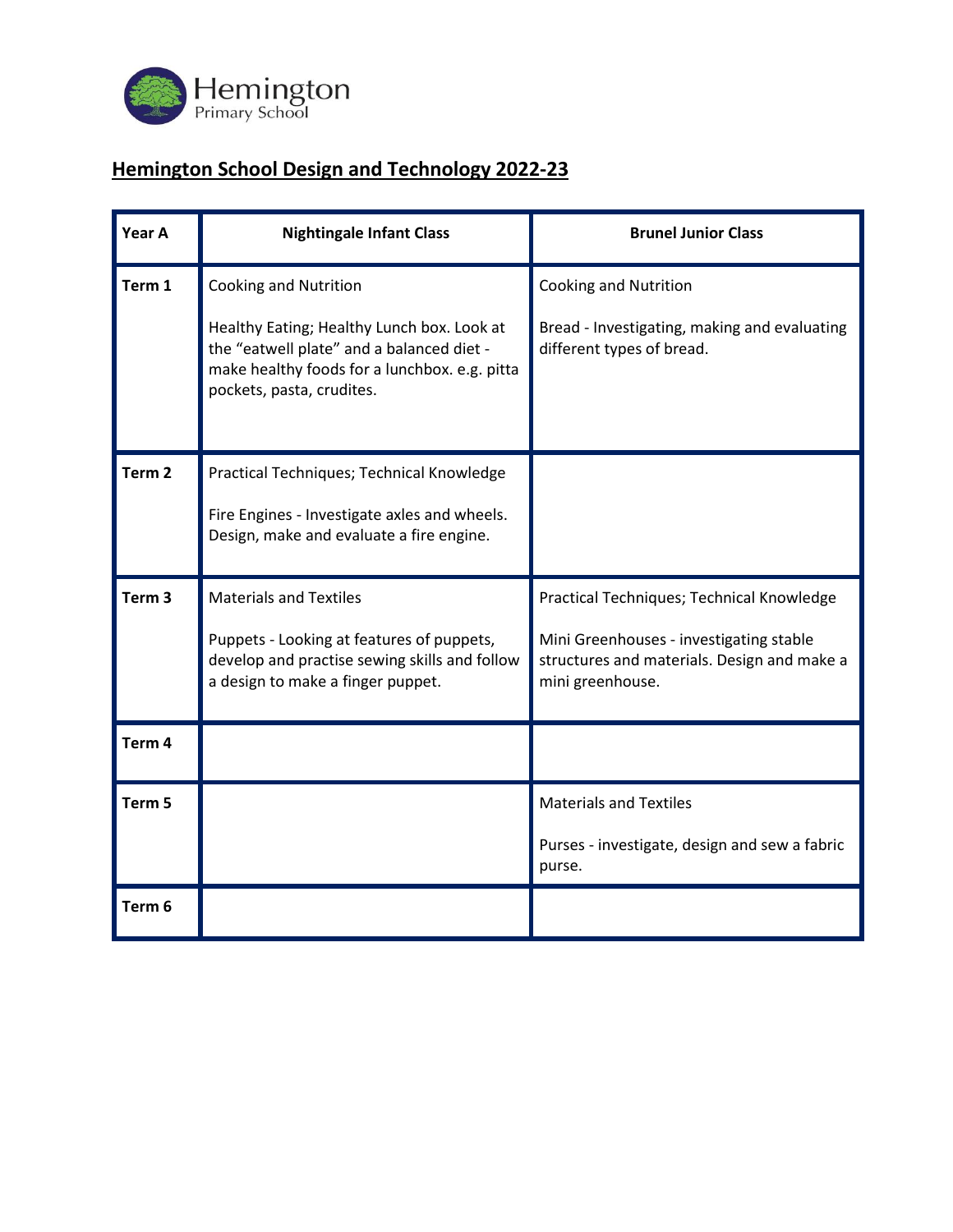

# **Hemington School Design and Technology 2023-24**

| Year B            | <b>Nightingale Infant Class</b>                                                                                                                                             | <b>Brunel Junior Class</b>                                                                                                                        |
|-------------------|-----------------------------------------------------------------------------------------------------------------------------------------------------------------------------|---------------------------------------------------------------------------------------------------------------------------------------------------|
| Term 1            | <b>Cooking and Nutrition</b><br>Teddy Bears' Picnic - Taste and evaluate<br>healthy foods. Make a fruit kebab.                                                              |                                                                                                                                                   |
|                   |                                                                                                                                                                             |                                                                                                                                                   |
| Term <sub>2</sub> |                                                                                                                                                                             | Practical Techniques; Technical Knowledge<br>Moving Toys Investigate and make<br>automata using cams.                                             |
| Term <sub>3</sub> |                                                                                                                                                                             |                                                                                                                                                   |
| Term <sub>4</sub> | Practical Techniques; Technical Knowledge<br>Kites - investigate materials and designs for<br>kites including carp and diamond shapes.<br>Make and evaluate their own kite. | <b>Electronics; Practical Techniques</b><br>Alarms - Investigate, design and make a<br>simple alarm system using parallel and<br>series circuits. |
| Term 5            |                                                                                                                                                                             |                                                                                                                                                   |
| Term <sub>6</sub> |                                                                                                                                                                             | <b>Cooking and Nutrition</b>                                                                                                                      |
|                   |                                                                                                                                                                             | Seasonal Food - Prepare and cook seasonal,<br>savoury recipes of children's choice eg<br>green frittata, savoury muffins.                         |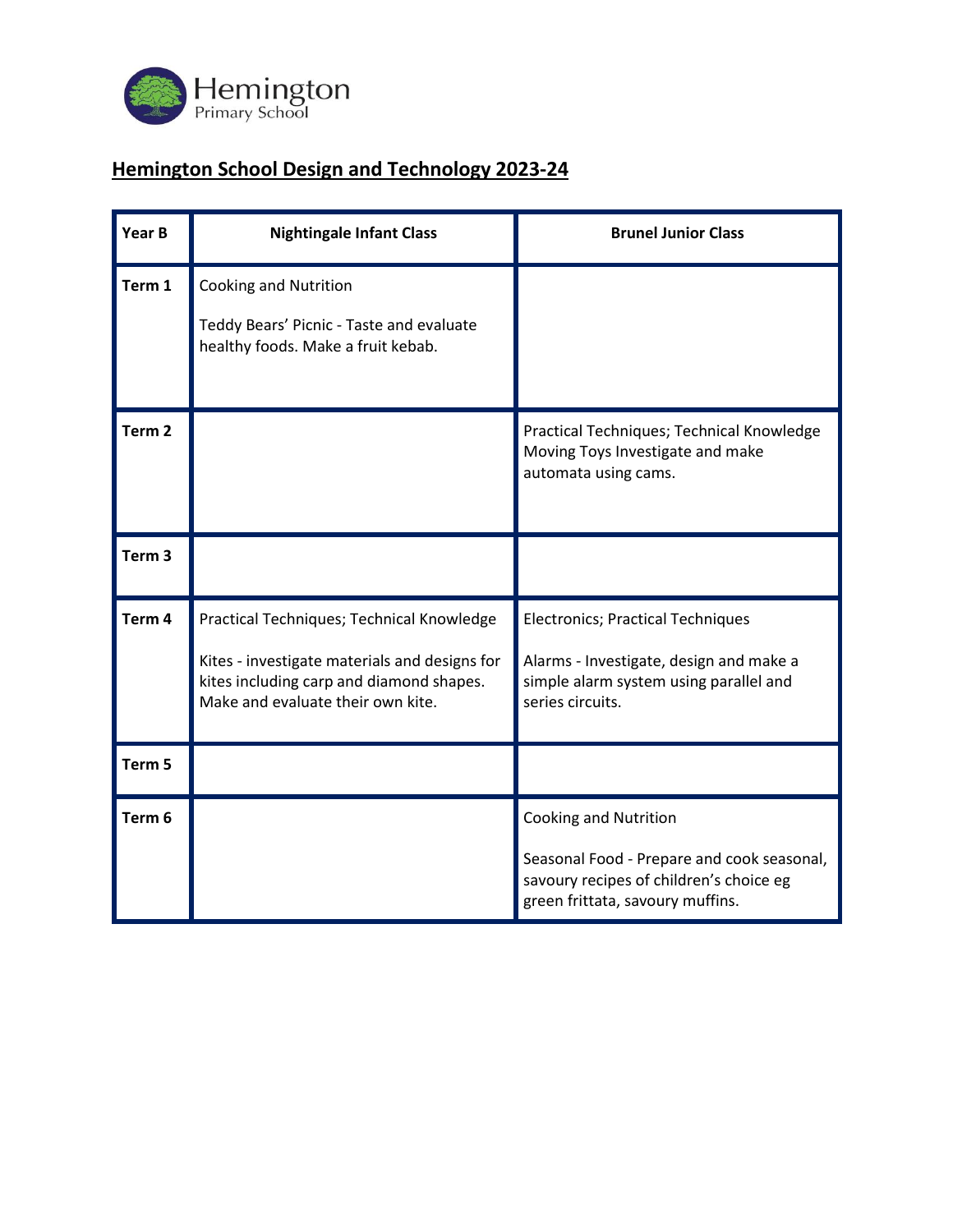

# **Hemington School Design and Technology 2024-25**

| Year C            | <b>Nightingale Infant Class</b>                                                                                                                                                                      | <b>Brunel Junior Class</b>                                                                                                                                                                                                                 |
|-------------------|------------------------------------------------------------------------------------------------------------------------------------------------------------------------------------------------------|--------------------------------------------------------------------------------------------------------------------------------------------------------------------------------------------------------------------------------------------|
| Term 1            | <b>Cooking and Nutrition</b><br>Healthy Eating; Healthy Lunch box. Look at<br>the "eatwell plate" and a balanced diet -<br>make healthy foods for a lunchbox. e.g pitta<br>pockets, pasta, crudites. |                                                                                                                                                                                                                                            |
| Term <sub>2</sub> | Practical Techniques; Technical Knowledge<br>Fire Engines - Investigate axles and wheels.<br>Design, make and evaluate a fire engine.                                                                |                                                                                                                                                                                                                                            |
| Term <sub>3</sub> | <b>Materials and Textiles</b><br>Puppets - Looking at features of puppets,<br>develop and practise sewing skills and follow<br>a design to make a finger puppet.                                     | Practical Techniques; Technical Knowledge<br>African Instruments - investigate and analyse<br>African instruments e.g. kalimbas; select<br>suitable tools and materials; create an<br>African inspired percussion instrument;<br>evaluate. |
| Term <sub>4</sub> |                                                                                                                                                                                                      | Control Technology<br>Programming Pioneers - explain how<br>computers and computer programs are used<br>in a variety of products; develop ideas for a<br>product e.g. opening a door, turning on<br>lights using an embedded system.       |
| Term 5            |                                                                                                                                                                                                      | Cooking and Nutrition<br>Sandwich Snacks - Investigate food groups.<br>Plan, design and make a healthy sandwich<br>for a particular purpose making bread and<br>filling choices.                                                           |
| Term 6            |                                                                                                                                                                                                      |                                                                                                                                                                                                                                            |